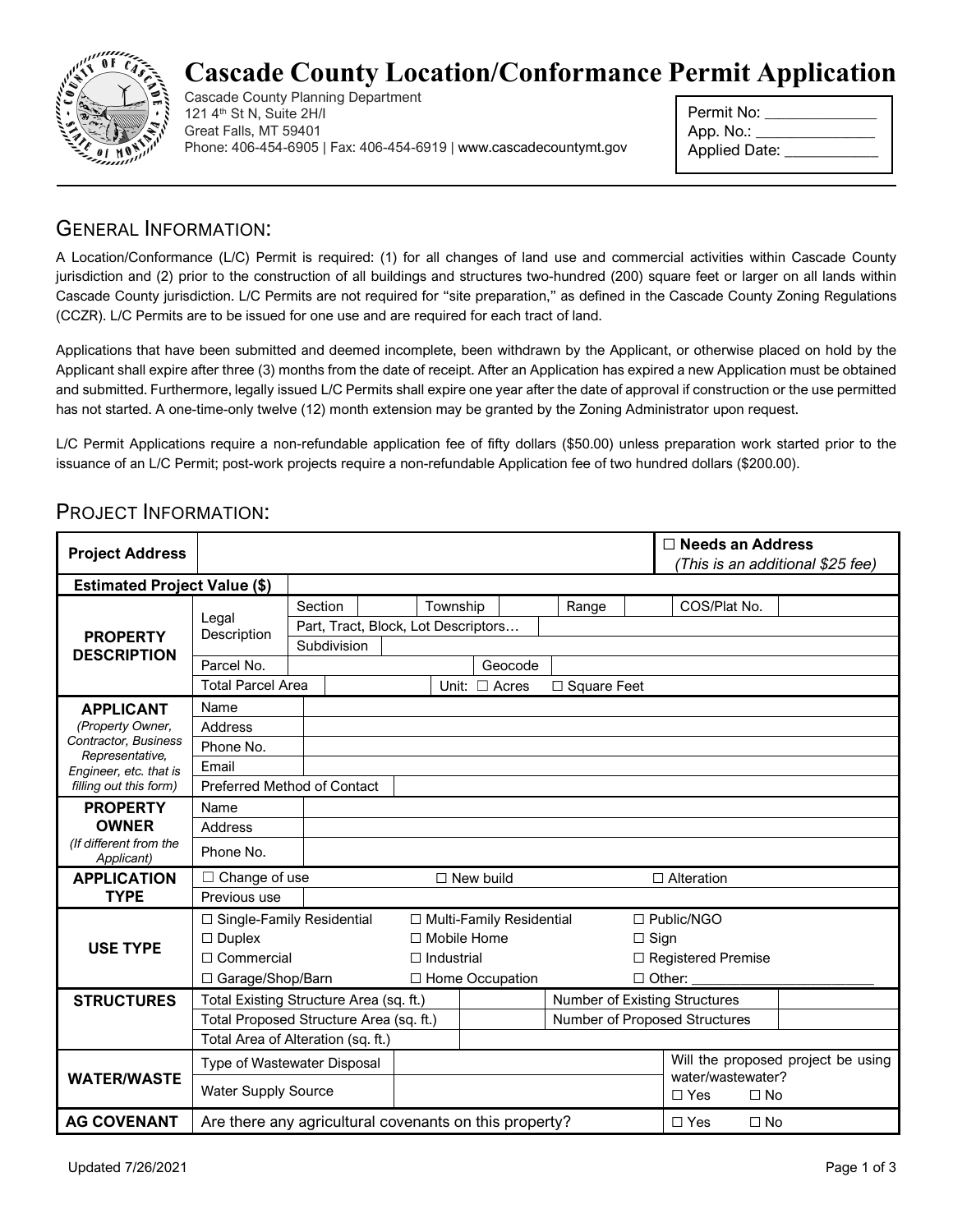#### PROJECT DESCRIPTION:

*(Please explain what you plan to do)*

#### SUBMISSION CHECKLIST:

Location/Conformance Permit Applications shall be submitted to the Cascade County Planning Department for review. The following checklist **must be completed and signed by** the Applicant before this Application can be reviewed. All supporting permits and forms must be attached.

**\_\_\_\_\_\_\_\_\_\_\_\_\_\_\_\_\_\_\_\_\_\_\_\_\_\_\_\_\_\_\_\_\_\_\_\_\_\_\_\_\_\_\_\_\_\_\_\_\_\_\_\_\_\_\_\_\_\_\_\_\_\_\_\_\_\_\_\_\_\_\_\_\_\_\_\_\_\_\_\_\_\_\_\_\_\_\_\_\_\_\_\_\_\_\_\_\_\_\_\_\_\_\_\_\_\_\_\_ \_\_\_\_\_\_\_\_\_\_\_\_\_\_\_\_\_\_\_\_\_\_\_\_\_\_\_\_\_\_\_\_\_\_\_\_\_\_\_\_\_\_\_\_\_\_\_\_\_\_\_\_\_\_\_\_\_\_\_\_\_\_\_\_\_\_\_\_\_\_\_\_\_\_\_\_\_\_\_\_\_\_\_\_\_\_\_\_\_\_\_\_\_\_\_\_\_\_\_\_\_\_\_\_\_\_\_\_ \_\_\_\_\_\_\_\_\_\_\_\_\_\_\_\_\_\_\_\_\_\_\_\_\_\_\_\_\_\_\_\_\_\_\_\_\_\_\_\_\_\_\_\_\_\_\_\_\_\_\_\_\_\_\_\_\_\_\_\_\_\_\_\_\_\_\_\_\_\_\_\_\_\_\_\_\_\_\_\_\_\_\_\_\_\_\_\_\_\_\_\_\_\_\_\_\_\_\_\_\_\_\_\_\_\_\_\_**

 $\Box$  A site plan containing the following information:

- $\Box$  A scale not less than one inch equals one-hundred feet (1" = 100").
- ☐ Name and address of the Applicant.
- ☐ Legal description and boundary lines of the property being considered for review.
- ☐ Existing and proposed land use upon the site.
- ☐ Names of owners and existing land use on adjacent property.
- ☐ Location, size, dimensions, and uses of existing and proposed buildings and improvements.
- ☐ Location and description of existing and proposed utilities.
- ☐ Location and dimensions of curb cuts and access points.
- ☐ Location, size, dimensions, and the number of off-street parking spaces, including on-site vehicular driveways and type of surface improvements.
- ☐ Location and type of existing and proposed landscaping or buffering.
- ☐ Location, type, and height of existing and proposed fencing and screening.
- ☐ Location, type, and height of sight-obscuring improvement surrounding areas of storage for raw materials, finished products, machinery, and equipment.
- ☐ A copy of the Subsurface Wastewater Treatment System Permit Application (attached). This is **required for** projects installing a septic system, re-utilizing a pre-existing septic system, or increasing the capacity of a pre-existing septic system on the subject property.
- ☐ A copy of the General Permit for Small Municipal Separate Storm Sewer Systems (MS4) Permit Application (attached). This is **required for** projects that will disturb an acre or more of land.
- ☐ A copy of the Floodplain Permit Application (attached). This is **required if** the project is in a regulated floodplain.
- ☐ A copy of the Approach Permit Application (attached). This is **required if** the proposed approach is from a county or state road.

#### ATTESTATION STATEMENT AND SIGNATURE:

I hereby certify that the information given herein is true and correct to the best of my knowledge. There are no restrictions placed upon my property which would prohibit the issuance of this permit. If there are any restrictions, then this permit shall become null and void. I hereby grant permission to any Cascade County Zoning Official to enter my property to inspect for compliance with the County Zoning Regulations in relation to this application.

**Signature of Applicant:** \_\_\_\_\_\_\_\_\_\_\_\_\_\_\_\_\_\_\_\_\_\_\_\_\_\_\_\_\_\_\_\_\_\_\_\_\_\_\_\_\_\_\_\_\_\_\_\_\_\_\_\_\_\_ **Date: \_\_\_\_\_\_\_\_\_\_\_\_\_\_\_\_\_\_\_\_\_\_**

**Signature of Property Owner**: \_\_\_\_\_\_\_\_\_\_\_\_\_\_\_\_\_\_\_\_\_\_\_\_\_\_\_\_\_\_\_\_\_\_\_\_\_\_\_\_\_\_\_\_\_\_\_\_ **Date:** \_\_\_\_\_\_\_\_\_\_\_\_\_\_\_\_\_\_\_\_\_\_